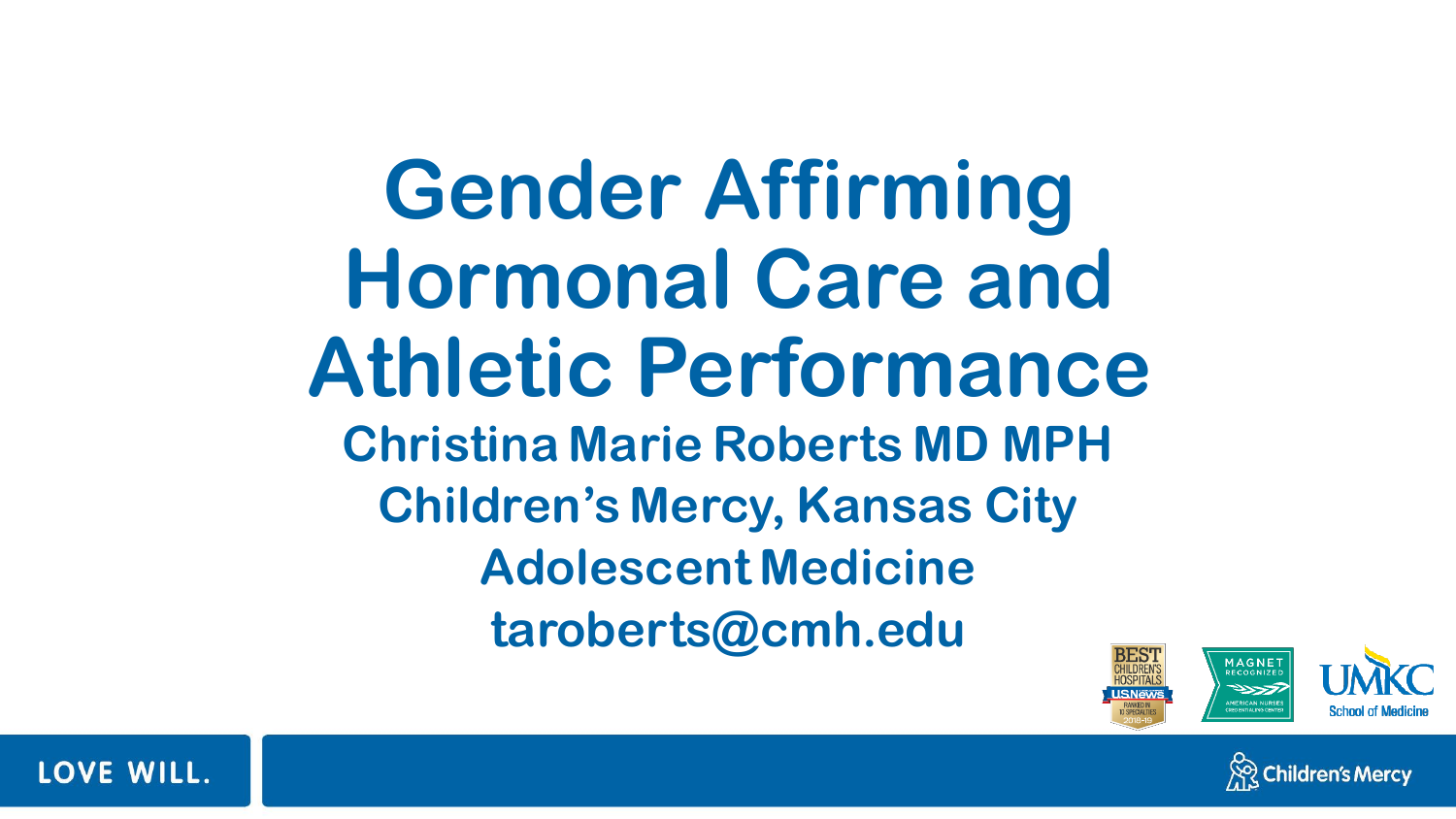# **Effect of Endogenous Hormones on Athletic Performance**



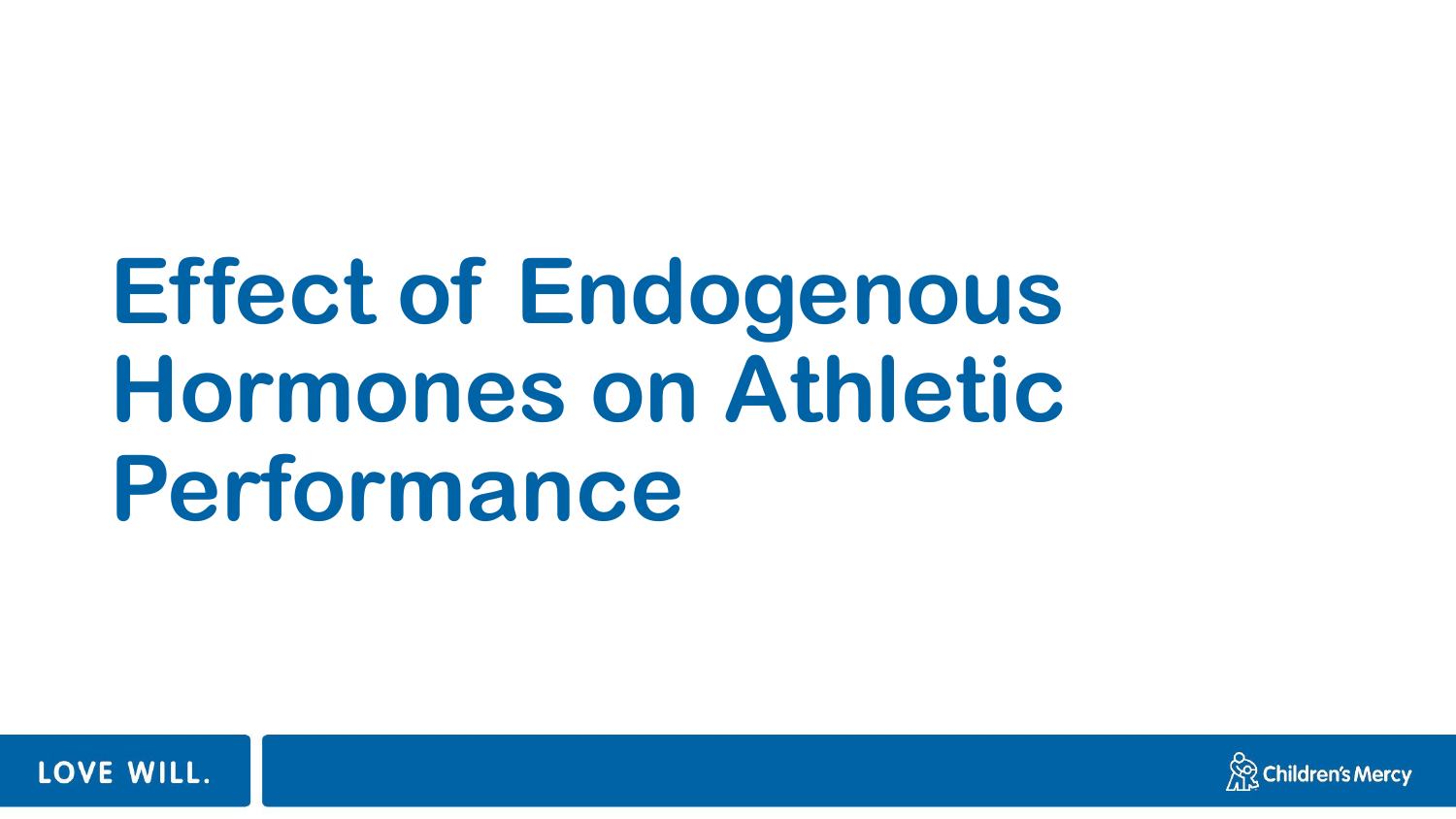## **Changes in Performance with Puberty**



Handelsman DJ. Sex differences in athletic performance emerge coinciding w ith the onset of male puberty. Clin Endocrinol 2017;87(1):68–72. Used w ith permission from the publisher



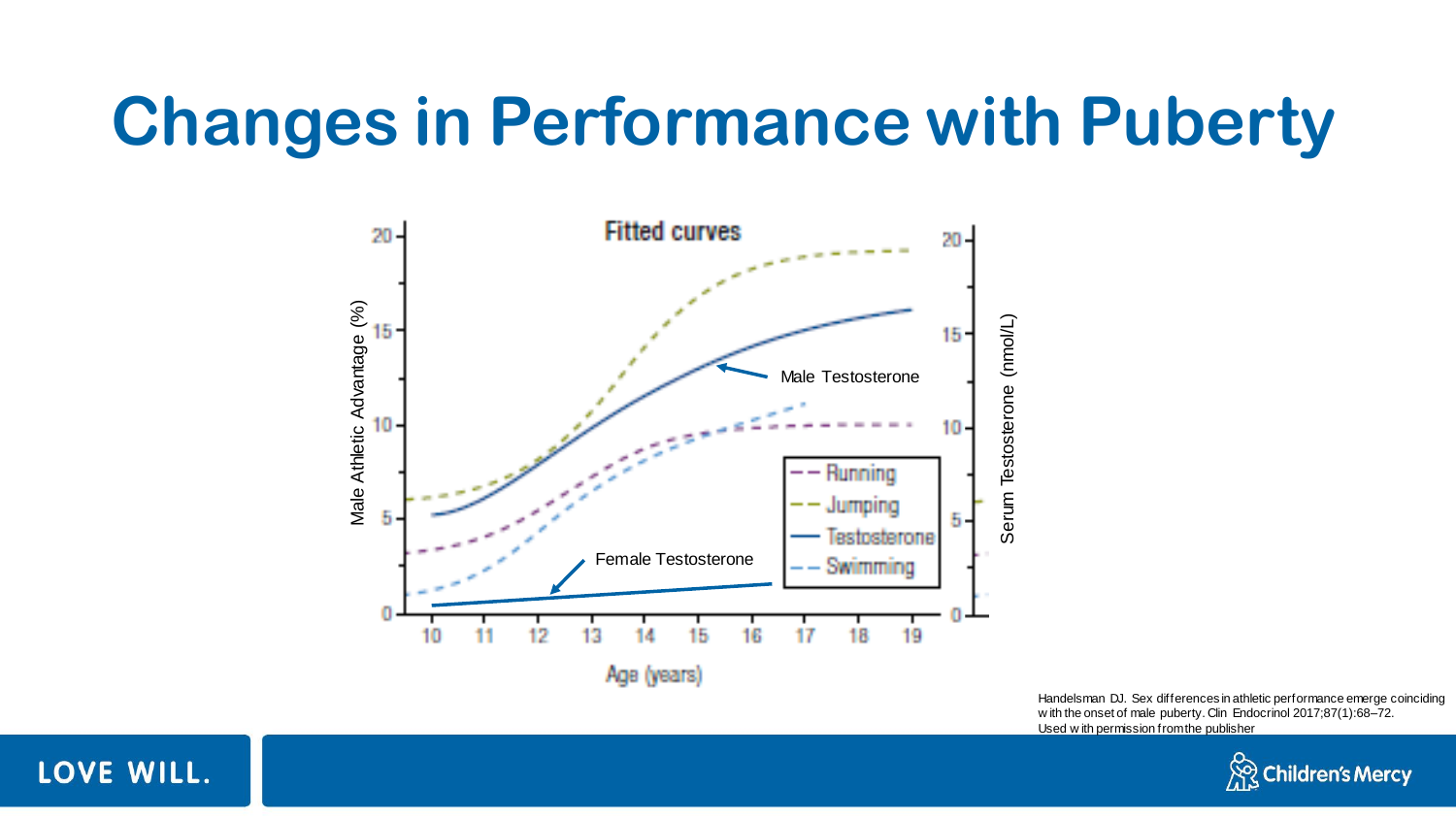# **Sex Hormones and Athletic Performance**

- Given the differences in performance between adult males and females, many sporting events offer gender segregated competitions after puberty to level playing field
- This division by sex assigned at birth does not work for athletes with atypical testosterone levels for their assigned gender including:
	- Female athletes with disorders of sexual differentiation (DSD) or Polycystic Ovarian Syndrome (PCOS)
	- Transgender athletes on hormones
- Women with PCOS can have testosterone levels 3-times higher than other athletes and levels in women with DSD can be even higher



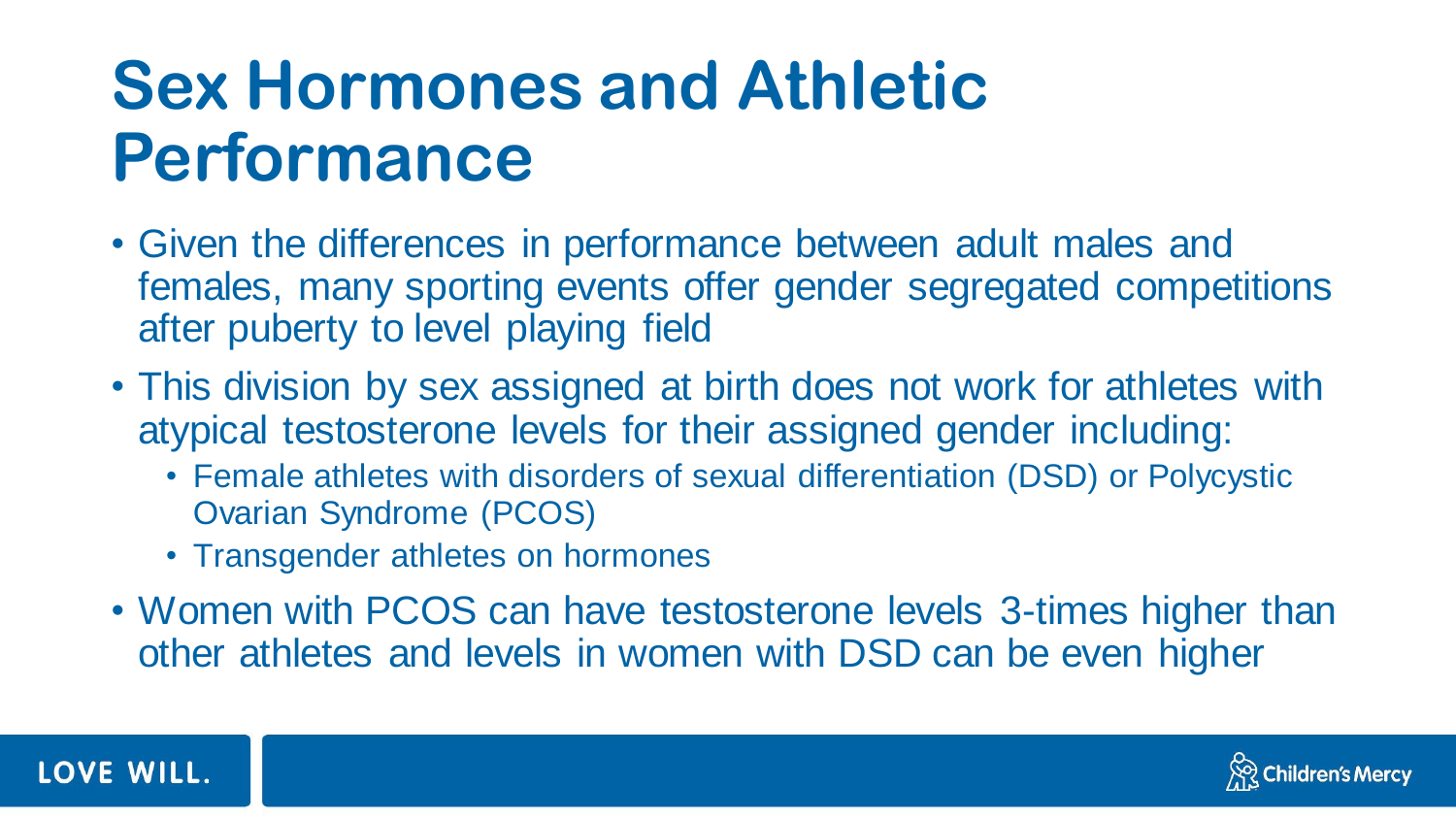# **PCOS, DSDs and Athletic Performance**

- 31% of adolescent elite female athletes have hormone levels consistent with PCOS versus 2-12% of the general population
- Olympic level female athletes have higher testosterone levels than age matched controls
- At the Track and Field World Championships women with free testosterone concentrations in the top third of levels performed 1.78-4.53% better than women in the bottom third

Eliakim A, Marom N, Galitskaya L, Nemet D. Hyperandrogenism among elite adolescent female athletes. J Pediatr Endocrinol Metab. 2010;23(8): 755–758. Eklund E, Berglund B, Labrie F, Carlstr¨om K, Ekstr¨om L, Hirschberg AL. Serum androgen profile and physical performance in w omen Olympic athletes. Br J Sports Med. 2017;51(17):1301–1308. Bermon S, Garnier PY. Serum androgen levels and their relation to performance in track and field: mass spectrometry results from 2127 observations in male and female elite athletes. British journal of sports medicine. 2017



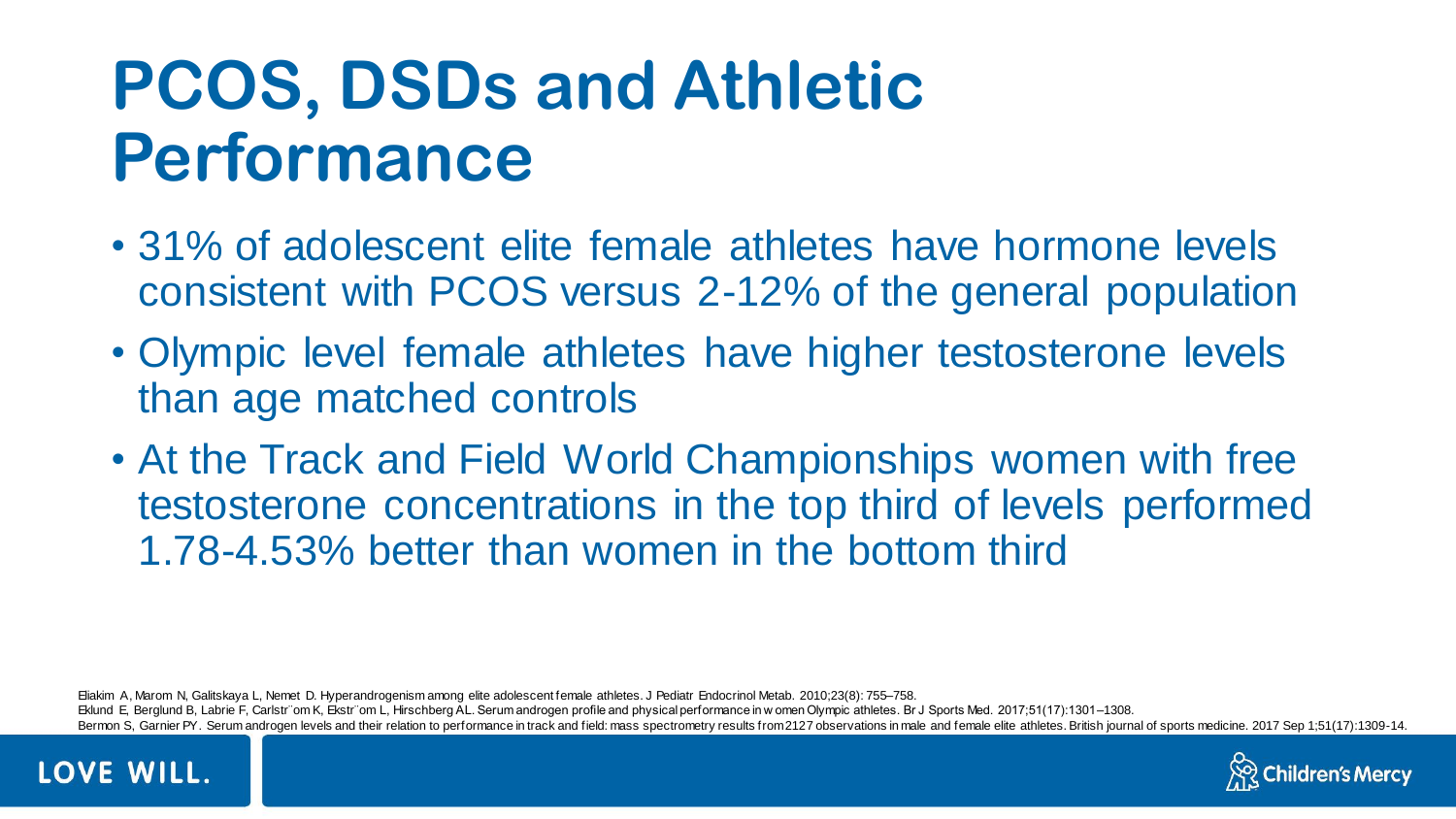- World Athletics attempted to ensure fair competition by restricting testosterone levels among female athletes to <10 nmol/L (normal 0-1.7 nmol/L) for one year prior to competition
- Part of this regulation was repealed because there was insufficient evidence to support this restriction among women with DSD
- World Athletics has not approved new regulations leaving regulatory bodies without guidance for inclusion of women with DSD or transwomen

LOVE WILL.



Handelsman DJ, Hirschberg AL, Bermon S. Circulating testosterone as the hormonal basis of sex differences in athletic performance. Endocrine review s. 2018 Oct;39(5):803-29. Used w ith permission from publisher

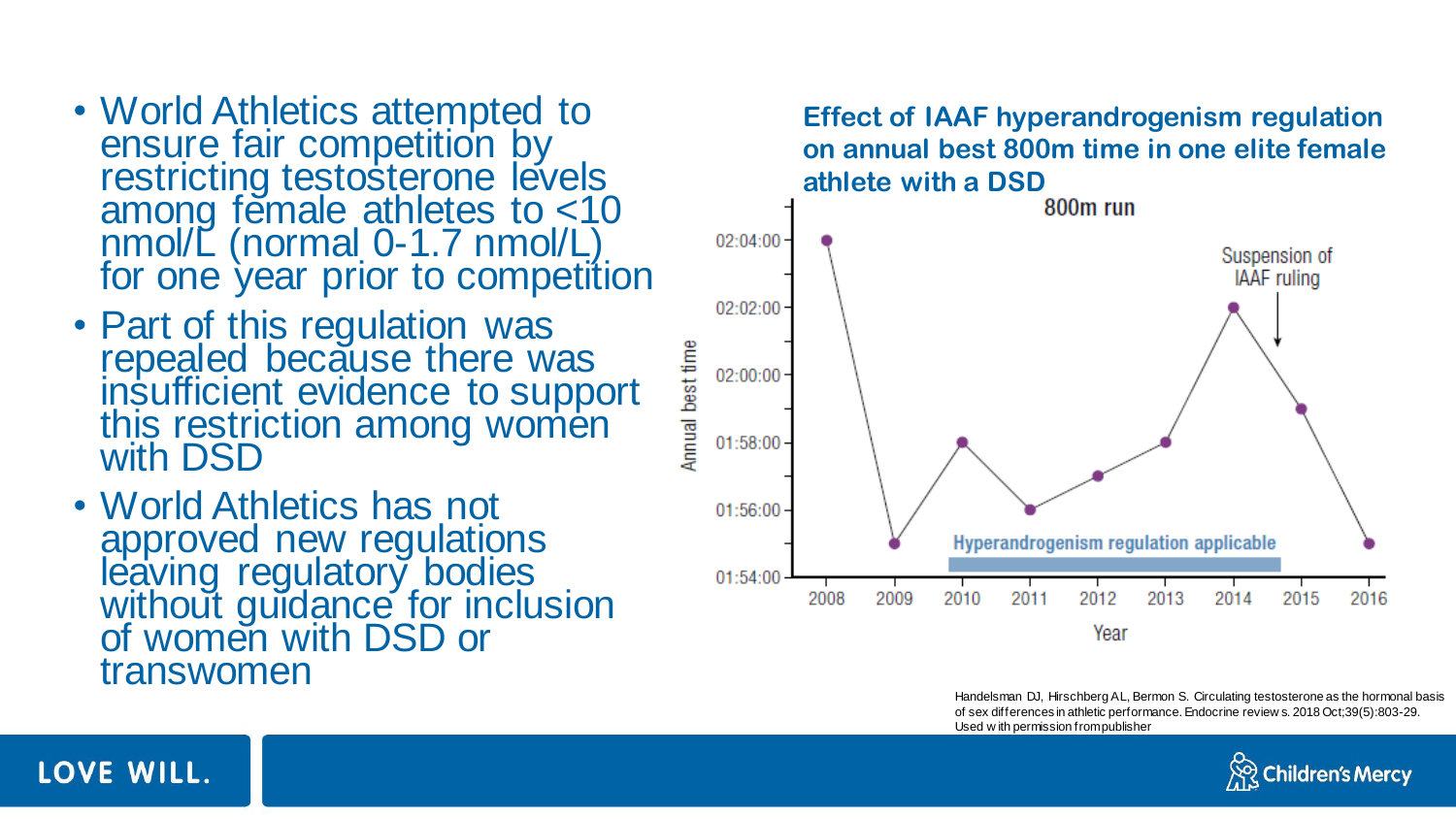# **Effect of Gender Affirming Hormones on Athletic Performance**



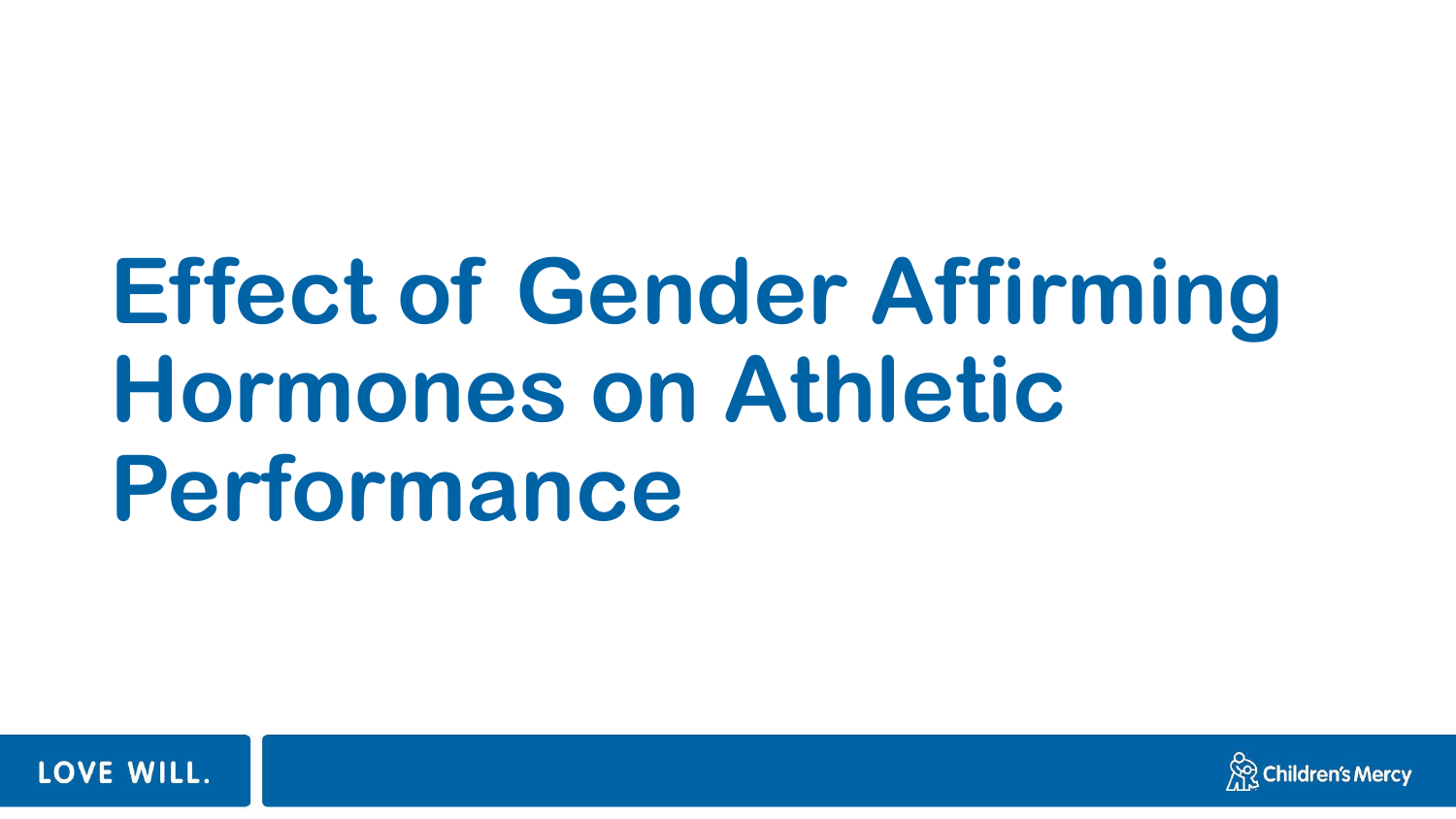# **Effect on Muscle Mass and Strength**

- Male to Female Transition
	- Muscle mass declined during the first 12 months on hormones
	- Transwomen who were on hormones for >3 years experienced a decline in strength
- Female to Male Transition
	- Muscle mass and grip strength increased during the 1st year on hormones
- Changes in muscle mass stabilize after 12 months on hormones in both transmen and women
- Gooren, L. J., and M. C. Bunck. "Transsexuals and competitive sports." European Journal of Endocrinology 151.4 (2004): 425-429 •
- Elbers JM, Asscheman H, Seidell JC, Gooren LJ. Effects of sex steroid hormones on regional fat depots as assessed by magnetic resonance imaging in transsexuals. Am J Physiol. 1999;276(2 Pt 1): E317-E325
- Lapauw , Bruno, et al. "Body composition, volumetric and areal bone parameters in male-to-female transsexual persons." Bone43.6 (2008): 1016-1021

**LOVE WILL.** 

- Elbers JM, Asscheman H, Seidell JC, Megens JA, Gooren LJ. Long-term testosterone administration increases visceral fat in female to male transsexuals. J Clin Endocrinol Metab. 1997;82(7):2044–2047.
- Van Caenegem, Eva, et al. "Body composition, bone turnover, and bone mass in trans men during testosterone treatment: 1 year follow -up data from a prospective case–controlled study (ENIGI)." European journal of endocrinology 172.2 (2015): 163-171

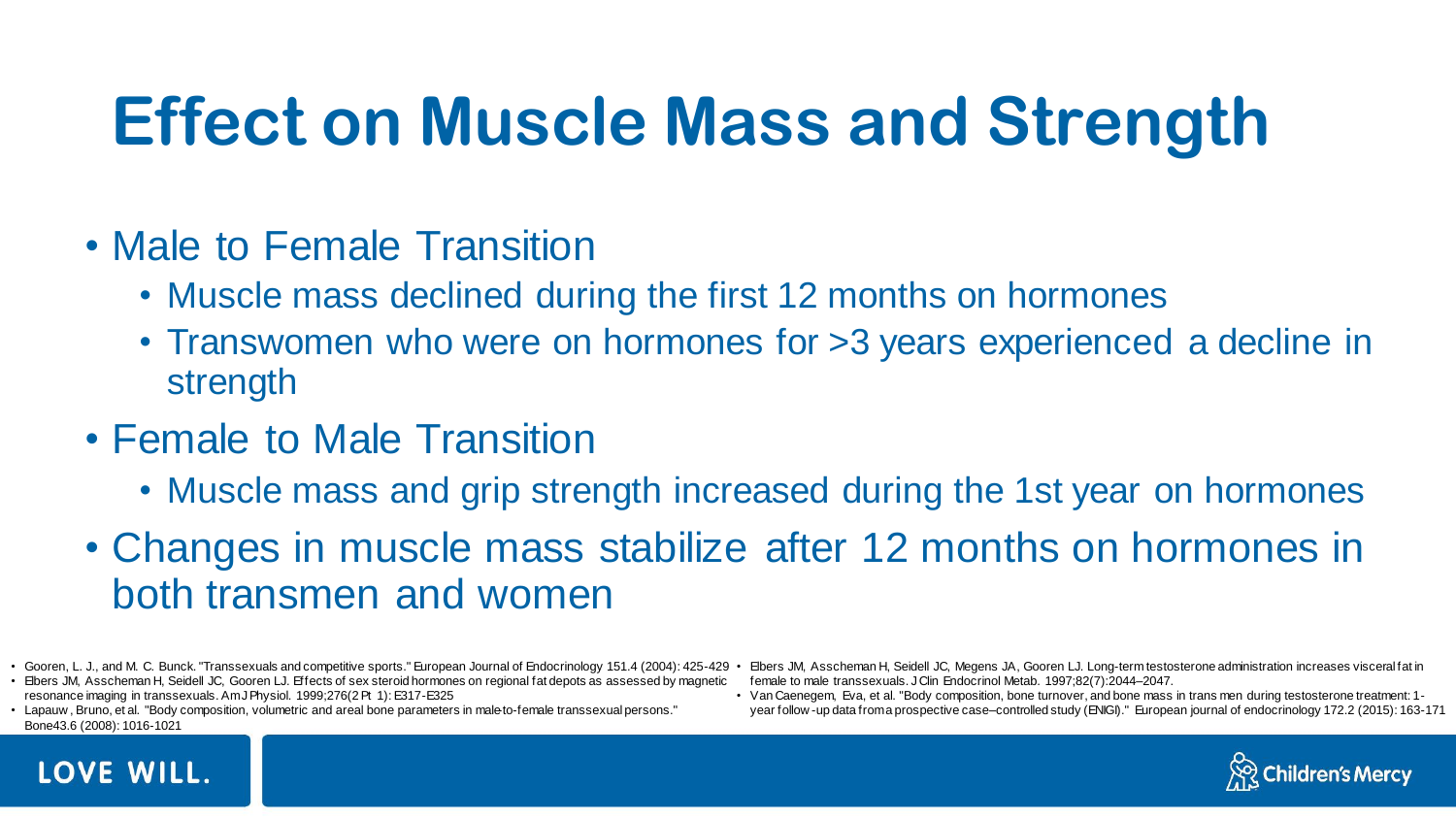# **Muscle Mass vs Strength**

- Muscle mass and strength are correlated but not interchangeable
- After 12 months of hormones among recreational athletes
	- Transwomen: experienced decreased muscle mass but did not change knee extensions strength at one year
	- Transmen: experienced increased muscle mass and knee extension strength at one year
	- After one year the transwomen were still stronger and had more muscle mass than the baseline level among the transmen in the study

• Wilk A, et.al. Muscle strength, size and composition follow ing 12 months of gender-affirming treatment in transgender individuals. J Clin Endocrinol Metab 2019 (Epub ahead of print)





<sup>•</sup> Handelsman DJ, Hirschberg AL, Bermon S. Circulating testosterone as the hormonal basis of sex differences in athletic performance. Endocrine review s. 2018 Oct;39(5):803-29.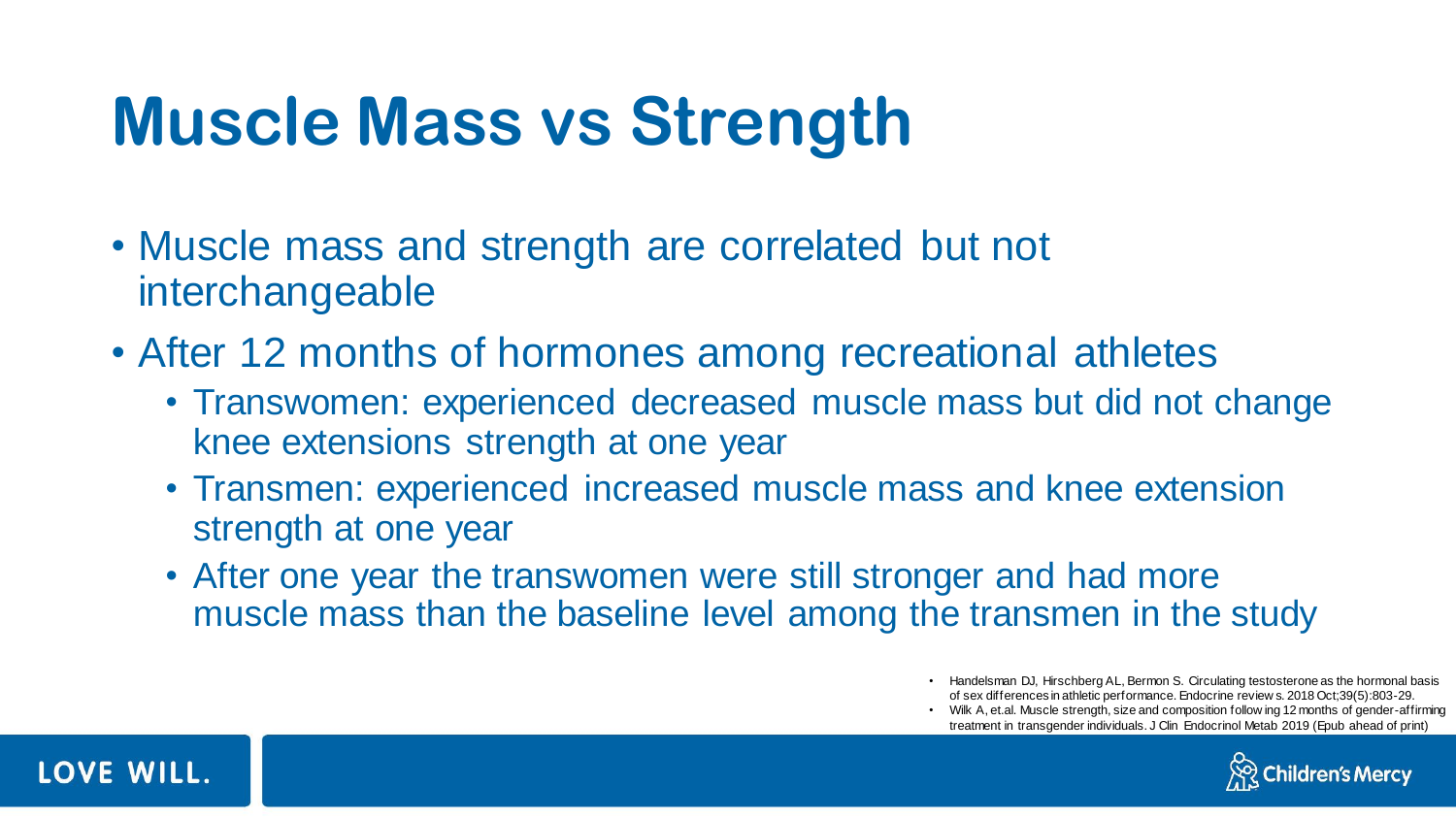- Transwomen experienced a decline in 5k run times with gender transition, but no change in athletic performance relative to other athletes of similar age and gender
- These races occurred 1 to 29 years apart
- No other studies assessed the influence of gender affirming hormones on athletic performance

**Children's Mercy** 

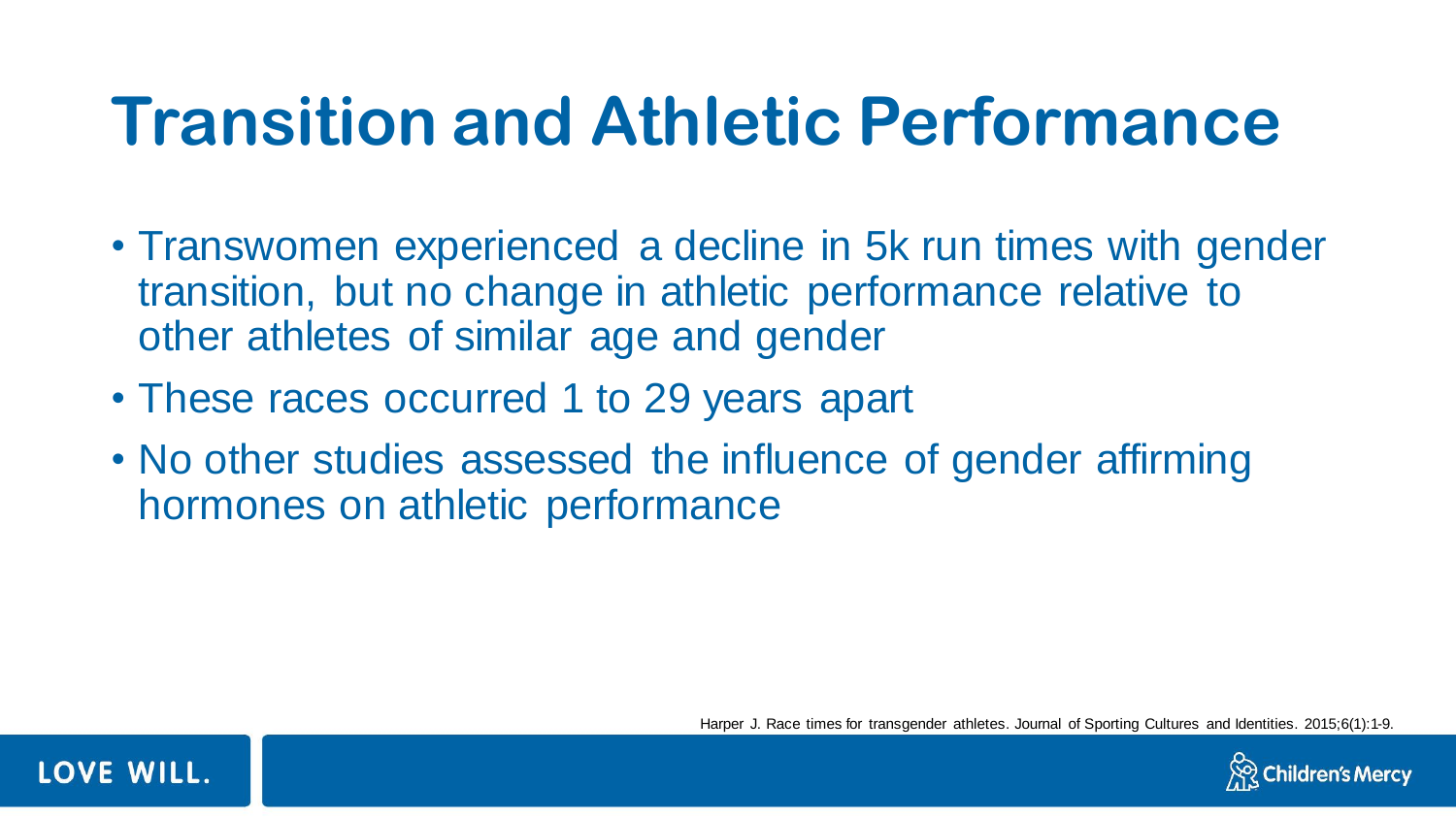- We conducted a study of fitness test results and medical records of 29 transmen and 46 transwomen who started gender-affirming hormones while on active duty with the United States Air Force
	- Mean age at transition 26.2 (S.D. 5.5)
- Assessed changes in athletic performance and body composition in the first 2 1/2 years on hormones after adjusting for age at medical transition and pre-treatment performance
	- Weight and waist circumference
	- Push-ups in 1 minute, sit-ups in 1 minute, and 1.5 mile run time

Roberts T, Smalley J, and Ahrendt D. Effect of gender-affirming hormones on athletic performance in both transw omen and transmen: Implications for sporting organizations and legislators . British Journal of Sports Medicine 2020 in print



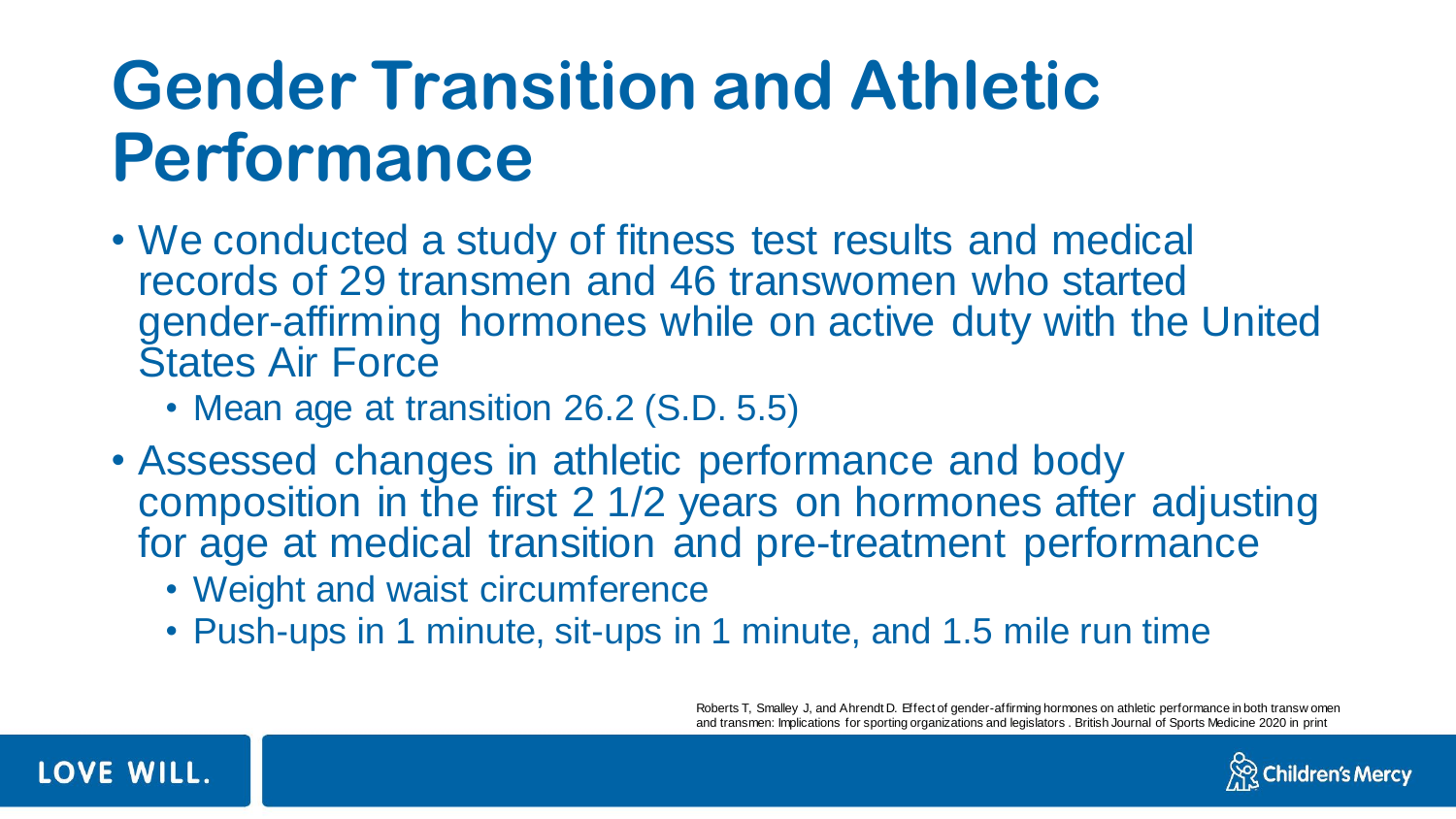- For transwomen, time on estrogen was associated with an increase in weight and a decline in athletic performance
- For transmen, time on testosterone was not associated with a change in body composition but was associated with an improvement in athletic performance

Roberts T, Smalley J, and Ahrendt D. Effect of gender-affirming hormones on athletic performance in both transw omen and transmen: Implications for sporting organizations and legislators . British Journal of Sports Medicine 2020 in print



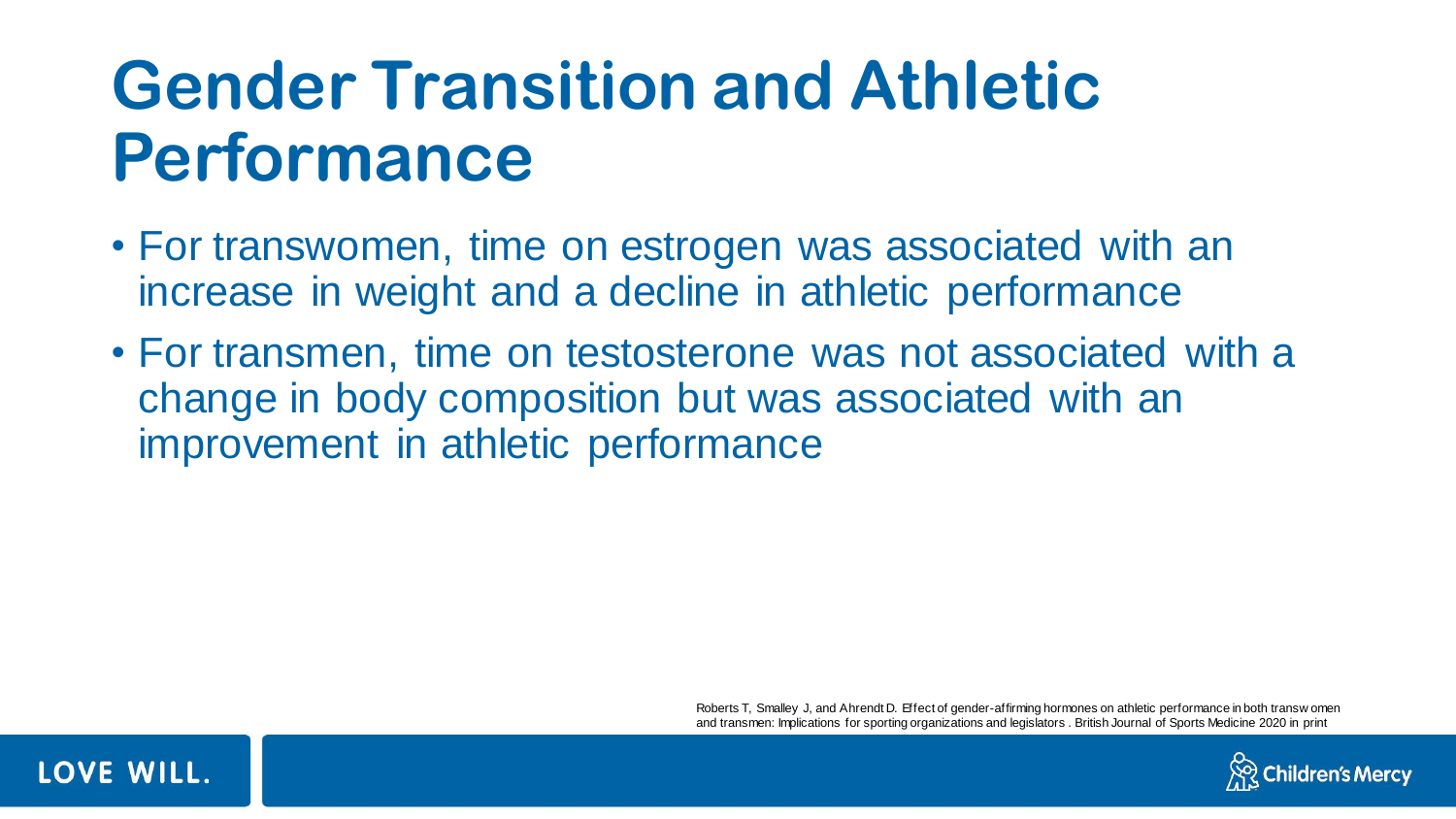

Roberts T, Smalley J, and Ahrendt D. Effect of gender-affirming hormones on athletic performance in both transw omen and transmen: Implications for sporting organizations and legislators . British Journal of Sports Medicine 2020 in print



#### LOVE WILL.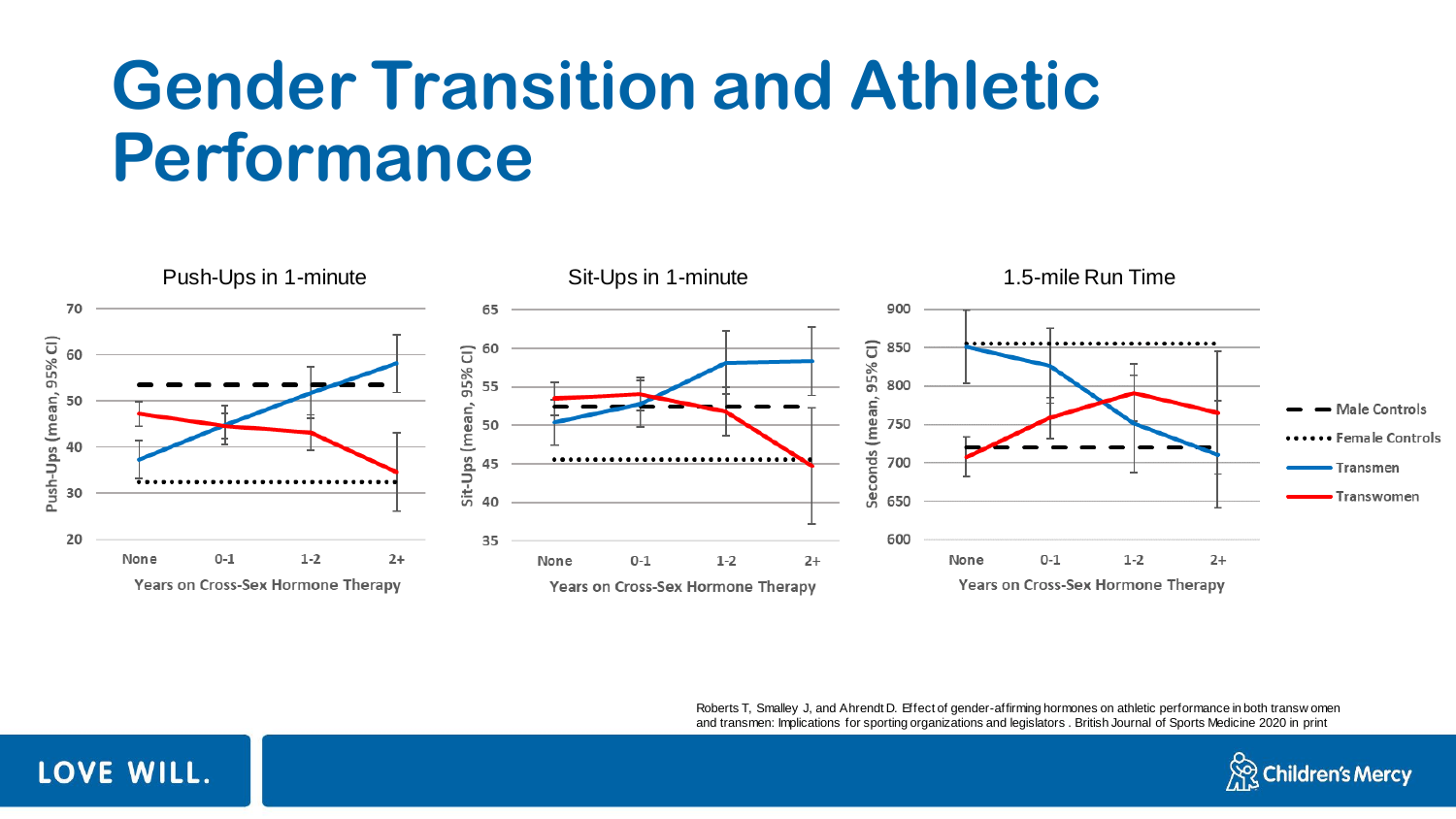# **"Fairness" in Sports**

- Sports have never been fair
- Athletes from well-off families have an advantage in equipment, coaching, and time over athletes with fewer resources
- Athletes from the majority group have an advantage over members of disadvantaged groups
- Athletes who live in urban areas have an advantage in available sporting oportunities over athletes who live in remote rural areas
- However, we are not banning rich, white kids from the city from participation in sport



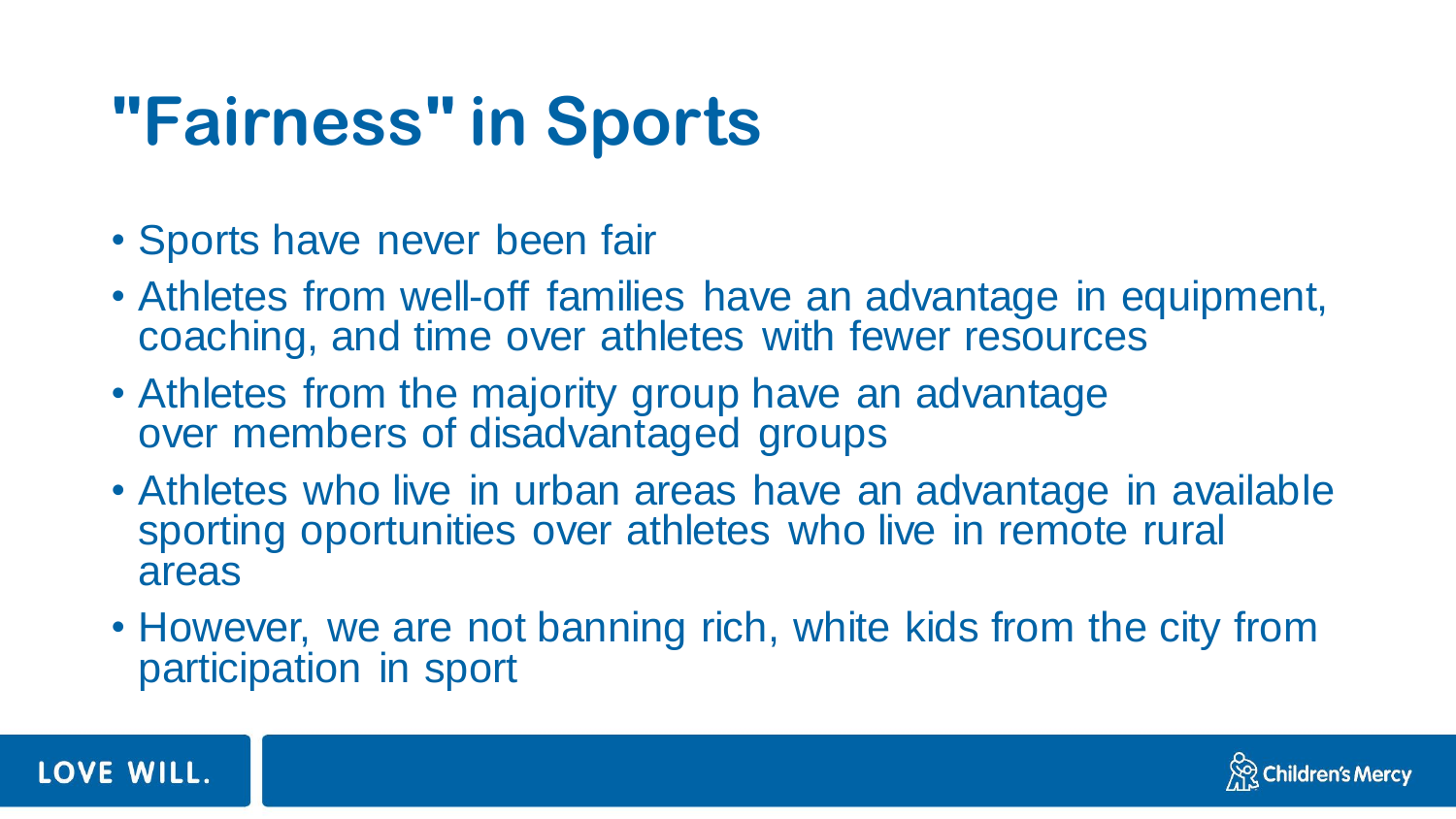# **Sports Funnel**

- 30 to 45 million American youth play recreational or competitive organized sports
- 8,000,000 high school athletes in the US
- 480,000 compete as NCAA athletes (about 6% of HS athletes)
	- fewer on division I teams
- About 1-2% of NCAA level athletes become professional athletes
	- (Varies by sport, about 0.1% of HS athletes)





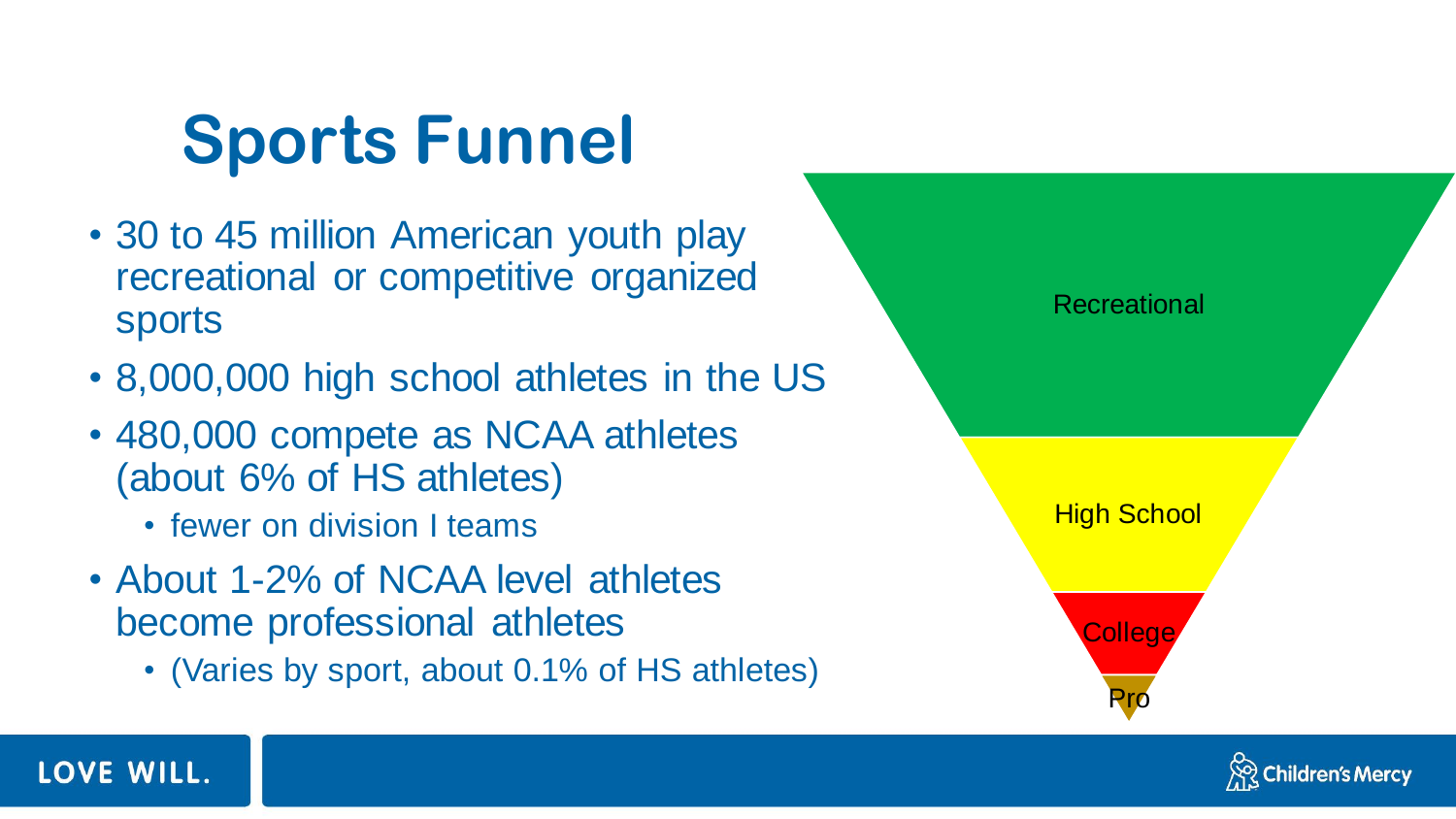- Transwomen are currently mandated to have 1-year of testosterone suppression before being permitted to compete at the elite level.
- One year may be too short if the aim is a level playing field in elite level competition
- In non-elite competition, where the stakes of the competition are lower, the 1-year of testosterone suppression among transwomen is likely sufficient
- Whatever additional unevenness is created by a transwoman's prior testosterone exposure is probably outweighed by the benefits to the transgender athlete from competing in their affirmed gender

Roberts T, Smalley J, and Ahrendt D. Effect of gender-affirming hormones on athletic performance in both transw omen and transmen: Implications for sporting organizations and legislators . British Journal of Sports Medicine 2020 in print



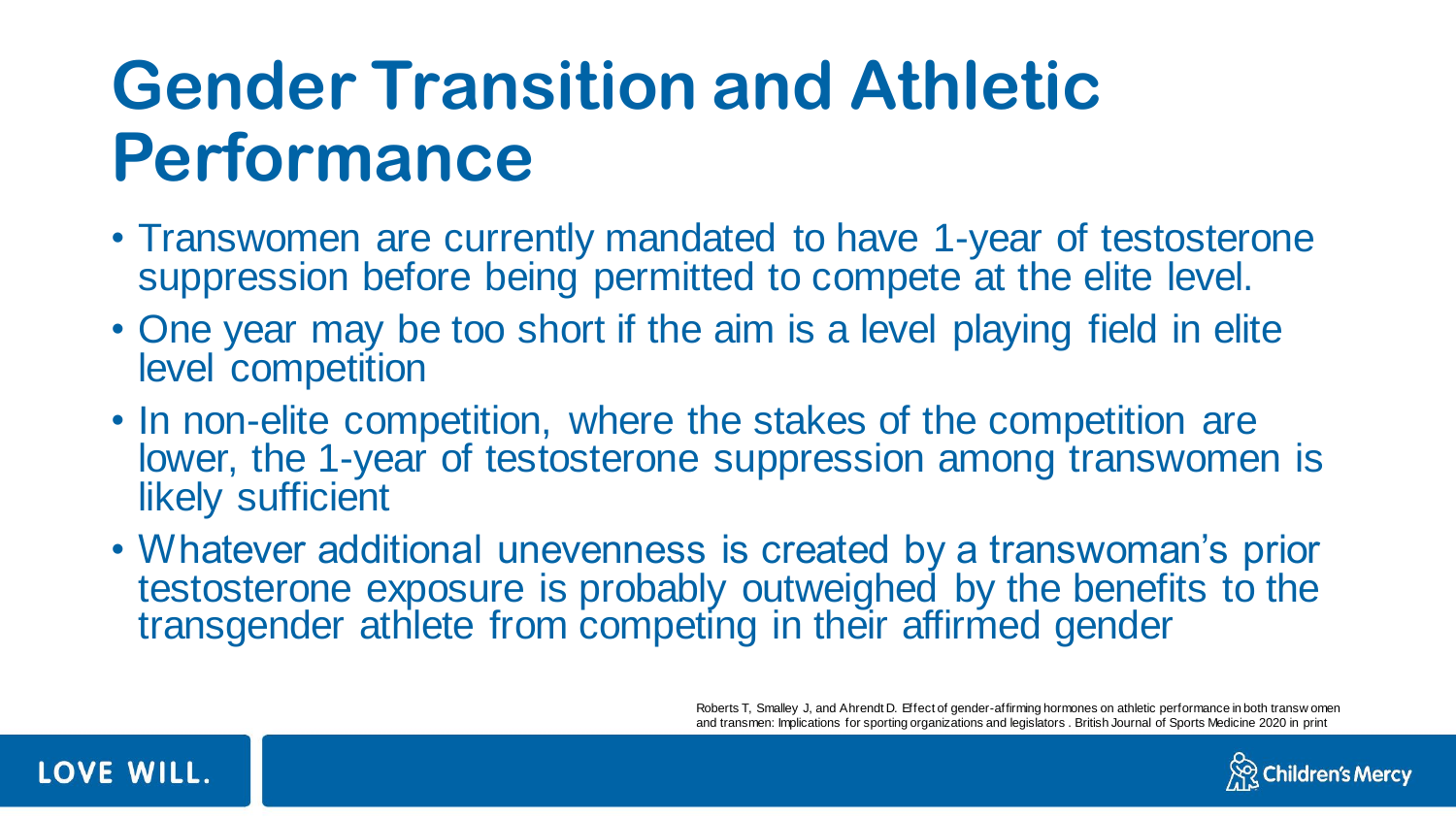# **Case 1:**

Your local YMCA is putting together the plan for their summer sports league. Last summer they had a mother approach them stating she had a transgender 7 YO who identifies as a male (natal female) and wants to play soccer. Her mother is asking for him to play on the boy's team. They reach out to you for assistance in deciding how to manage the situation.

What do you advise them?



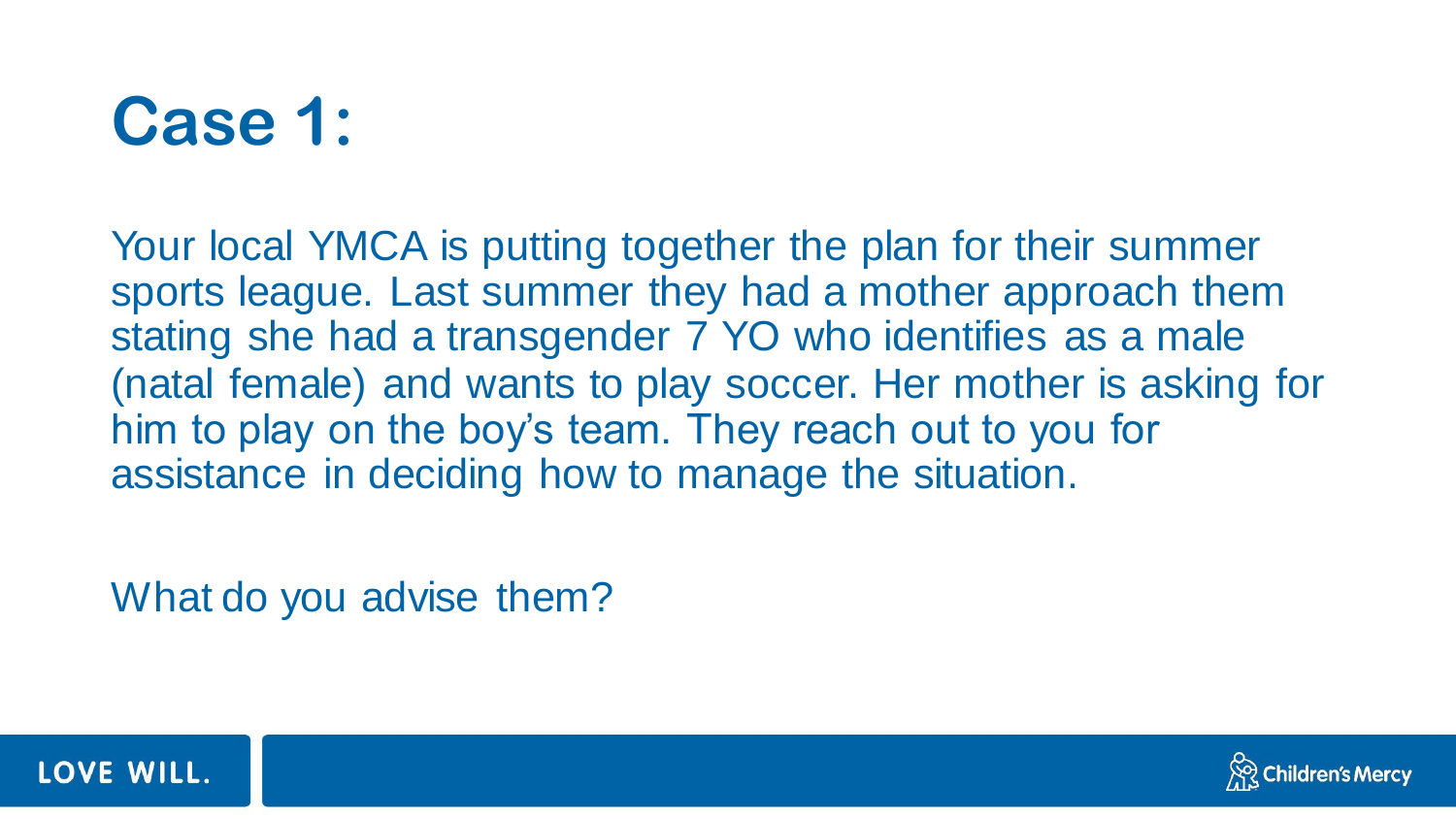## **Case 2:**

You are following a 13 YO transgender female (natal male) who wants to play basketball at her middle school on the girls team. She was started on pubertal blockers at the age of 12 at an SMR of 3 and has had no further signs of pubertal progression. The patient's mother is asking for a letter from you in support of their plan to take to the school.

What do you think of the situation?

Would you write the letter, and if yes what would you put on the letter?



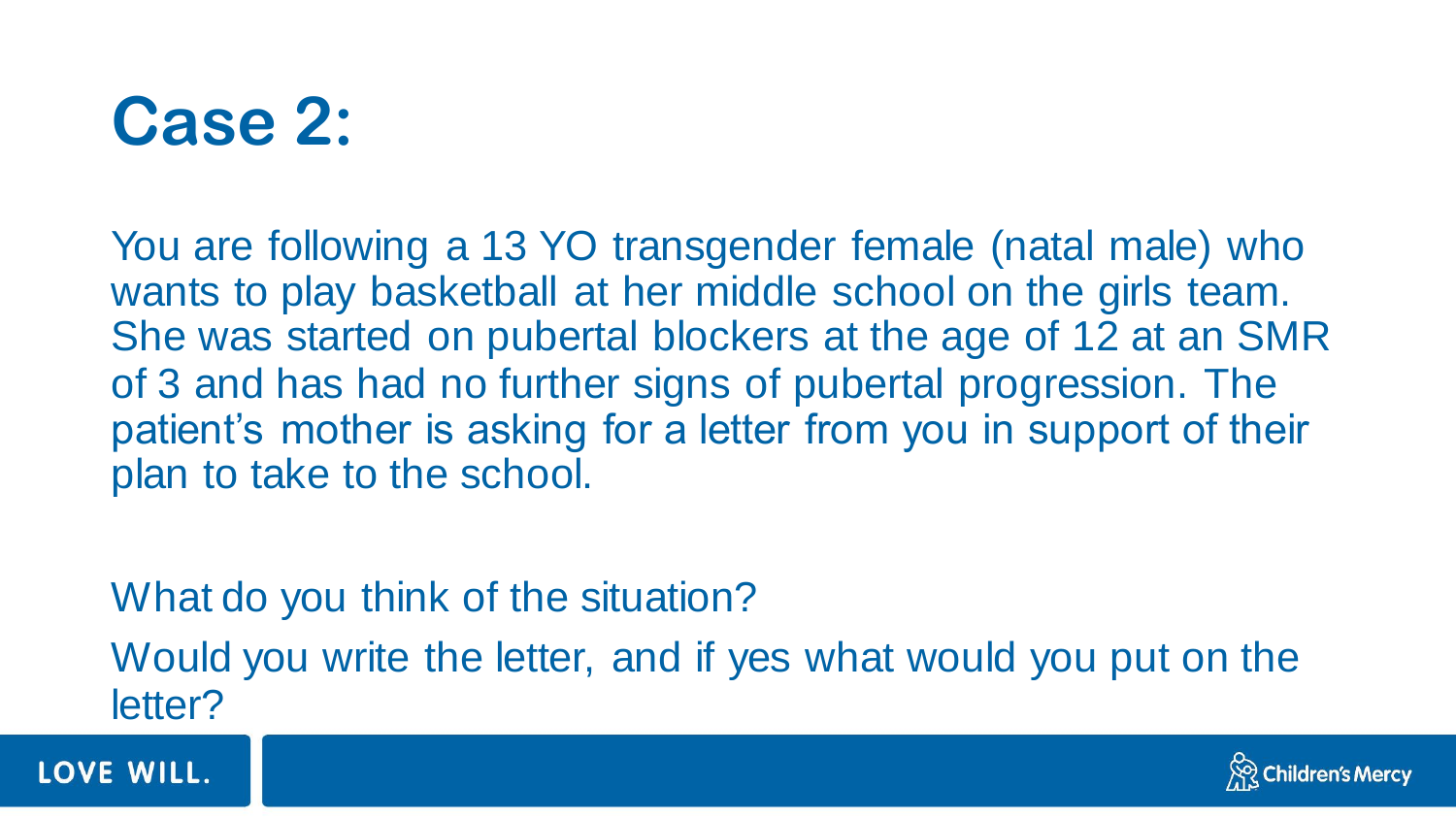# **Case 3:**

You are asked to speak at a school board meeting. One of the local High Schools has a transgender male (natal female) student who is entering his senior year and wants to wrestle on the male wrestling team. He was on the female wrestling team as a Sophomore but took his Junior year off. He will have been on testosterone therapy for about 16 months when wrestling season starts. You live in a 'purple' state that allows a case-by-case decision in these matters. He states he is trying to get a college wrestling scholarship.

What will you say?



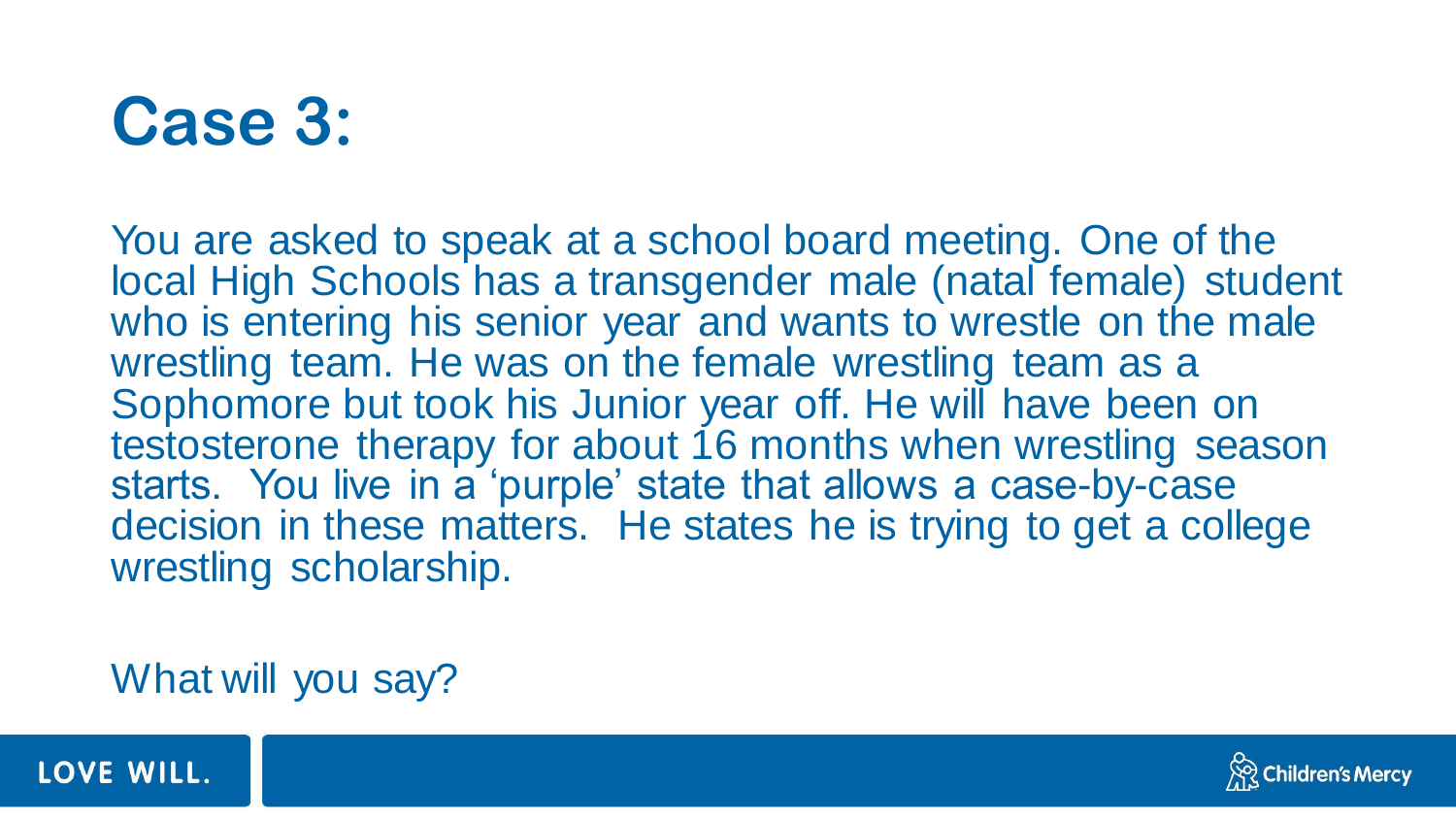# **Case 4:**

18 YO transgender male (natal female) wants to play on the boys baseball team. He started on pubertal blockers at age 16 (SMR 4) and started hormone therapy with testosterone about 1 year ago. The school district is saying he cannot as they are concerned that he is at risk of hurting himself playing against other natal males. You suspect they are just trying to make excuses to keep him off the team. They have said they are willing to have a meeting with the team members and their parents and let everyone voice their opinion.

What would you do?